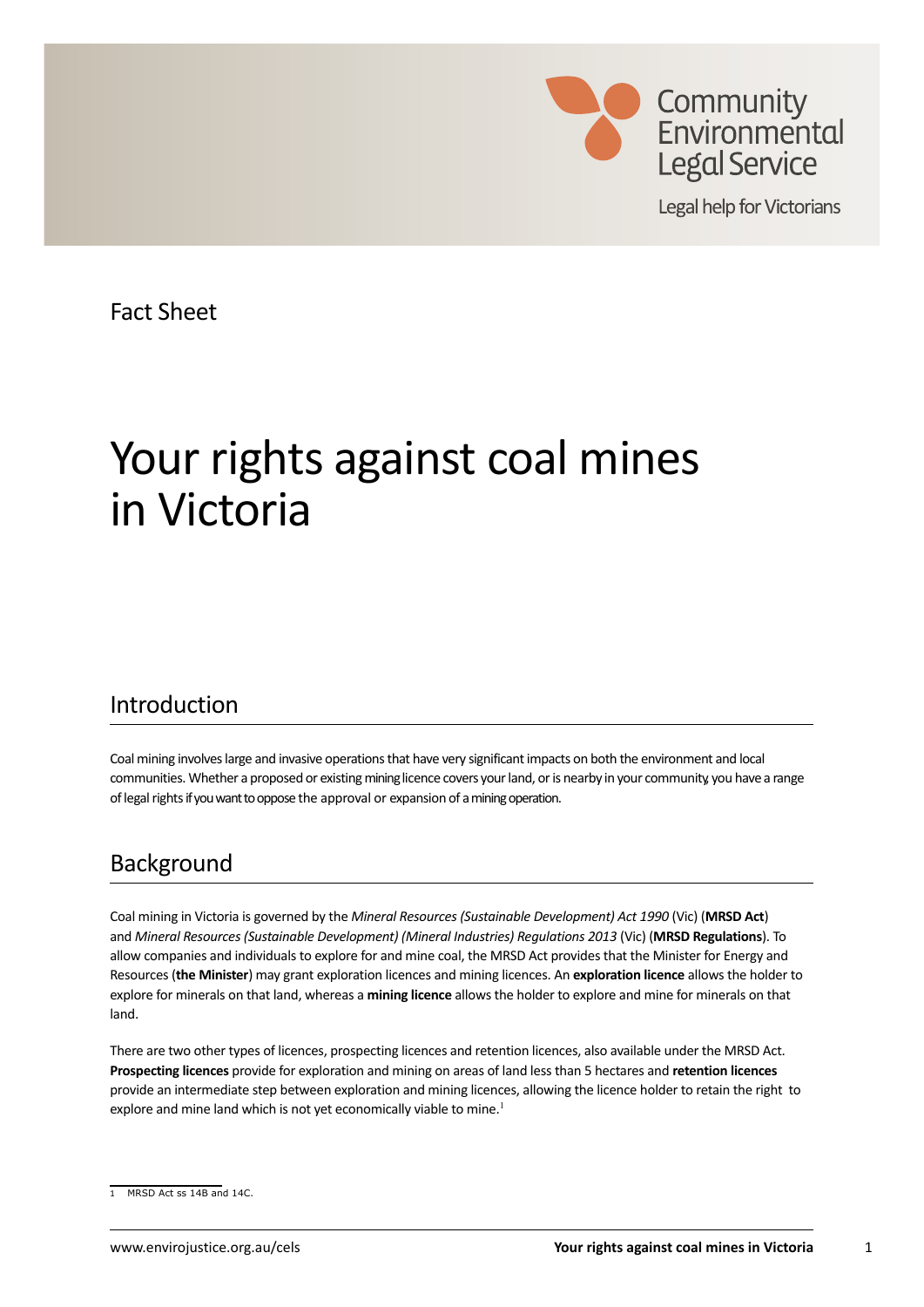# Coal mines in your community

Members of the community affected by coal mines have a series of legal rights and options.

#### 1. Your right to be informed and consulted

An applicant for an exploration or mining licence must advertise the application in a Wednesday edition of a Victorian state-wide newspaper and in one or more local newspapers.<sup>2</sup> The applicant must also make the details of their application available on their website. $3$ 

The holder of an exploration or mining licence (**the licensee**) has a duty to consult with the community throughout the life of that licence.<sup>4</sup> This means that they must share information with community members about any activities under the licence which may affect the community, and give them a reasonable opportunity to express their views about those activities.<sup>5</sup>

If you are a nominated person or a registered Aboriginal party under the *Aboriginal Heritage Act 2006* for the land to which the licence will apply, the Secretary of the Department of Economic Development, Jobs, Transport and Resources (**Department**) must give you notice of the application.<sup>6</sup>

Works<sup>7</sup> done pursuant to an exploration or mining licence must be done in accordance with a work plan approved by the Secretary of the Department.<sup>8</sup> Work plans set out the location and detail of the mining activity that will be undertaken.<sup>9</sup> Work plans must also set out:

- a rehabilitation plan for the site when works are completed; $10$
- an environmental management plan for managing the environmental impacts and reporting on the environmental outcomes to the local community;<sup>11</sup>
- a description of any significant community facilities that may be affected by the proposed works;<sup>12</sup>
- a community engagement plan that identifies any community likely to be affected by the mining activities and how the mining operator proposes to engage with the community and respond to community complaints.<sup>13</sup>

The Secretary of the Department must keep a register of all exploration and mining licences, as well as a number of other documents that relate to the licences including work plans.<sup>14</sup> This register can be accessed by the public. To access the register, contact the Department. Alternatively details about licences can be found on the [Department website](http://www.energyandresources.vic.gov.au/earth-resources/maps-reports-and-data/mining-licences-near-me/mining-licences-near-me)<sup>15</sup>. Further, the Department is required to give the public copies of certain documents, including the licences themselves and work plans, upon request and payment of a fee.<sup>16</sup>

## 2. You can object to the grant of an exploration or mining licence

Any person may object to an exploration or mining licence being granted.<sup>17</sup> Objections must be made in writing, must set out the reasons for the objection and must be made within **21 days** after the last date on which the application was advertised.<sup>18</sup> The advertisement in the newspaper and on the mining company's website will tell you where to send your objection.<sup>19</sup>

<sup>2</sup> MRSD Act s 15(5); MRSD Regulations regs 20 and 21.

<sup>3</sup> MRSD Regulations regs 20 and 21 and schedules 8 and 9 MRSD Act s 39A

MRSD Act s 39A.

MRSD Act s 18

Other than 'low impact' exploration works. MRSD Act c 39

MRSD Act s 40; MRSD Regulations schedule 15 part 1 clauses 1-5.

<sup>10</sup> MRSD Act s 40; MRSD Regulations schedule 15 part 1 clause 6

<sup>11</sup> MRSD Act s 40; MRSD Regulations schedule 15 part 1 clause 7.

<sup>12</sup> MRSD Act s 40; MRSD Regulations schedule 15 part 1 clause 8. 13 MRSD Act s 40; MRSD Regulations schedule 15 part 1 clause 9.

<sup>14</sup> MRSD Act s 69.

<sup>15</sup> <http://www.energyandresources.vic.gov.au/earth-resources/maps-reports-and-data/mining-licences-near-me/mining-licences-near-me>

<sup>16</sup> MRSD Act s 74.

<sup>17</sup> MRSD Act s 24(1).

<sup>18</sup> MRSD Act s 24(2). 19 MRSD Regulations schedules 8 and 9.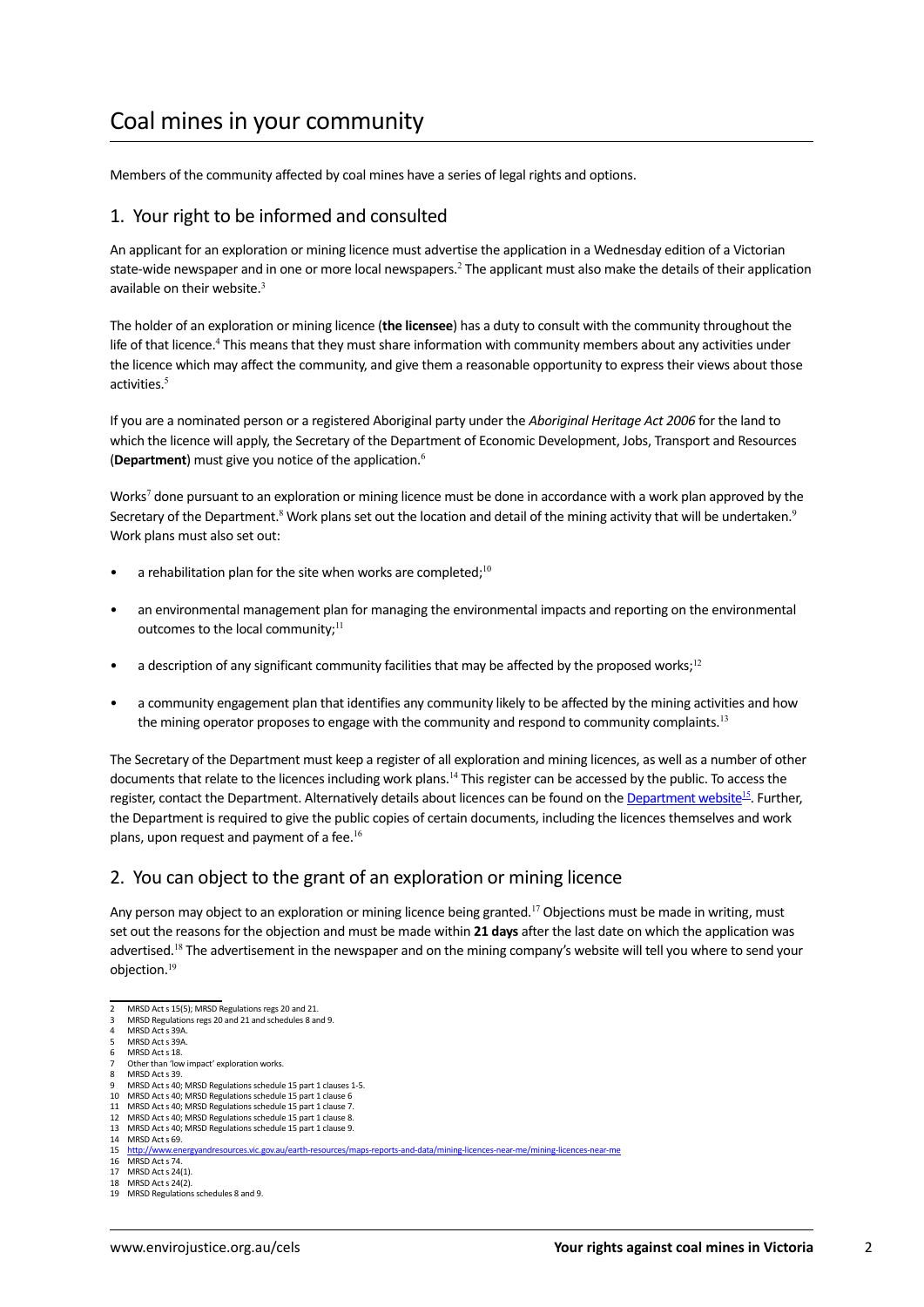When deciding whether to grant or refuse the licence the Minister must consider any objections received $^{20}$  and should also have regard to the principles of sustainable development set out in section 2A of the MRSD Act.<sup>21</sup>

The principles of sustainable development set out in the MRSD Act include:

- intergenerational equity; $^{22}$
- the protection of biodiversity; $^{23}$
- recognition of the need for a competitive economy that can enhance the capacity for environment protection; $^{24}$
- the integration of short and long term economic, social and environmental impacts in decision making;<sup>25</sup>
- the precautionary principle; $^{26}$  and
- community involvement and positive community outcomes. $27$

You can refer to these principles in your objections to any coal mines, together with any other impacts that you believe the mine will have both on you personally and on your community more broadly.

#### 3. You may be able to object to a mine under planning and environment laws

To commence coal mining (*not* exploration) the mine proponent must obtain approval under Victoria's planning and environment laws.<sup>28</sup> Before mining commences, the licensee must:

- • obtain a planning permit under the *Planning and Environment Act 1987*(Vic) (**P&E Act**);<sup>29</sup> *or*
- • undergo an environment effects assessment under the *Environment Effects Act 1978* (Vic) (**EE Act**).<sup>30</sup>

Local Councils are usually responsible for deciding whether or not to grant a planning permit. If a planning permit is required, any person who may be affected by the grant of the permit may object to it being granted. The objection must be in writing and set out the reasons why the permit should not be granted.<sup>31</sup> If the planning permit is granted despite your objection, you may appeal the decision to the Victorian Civil and Administrative Tribunal (**VCAT**) within **21 days** after being notified of the decision. For more information on how to object to or appeal a planning permit decision, see the *Objectors Kit* and *Appeals Kit* prepared by Environmental Justice Australia available [on our website.](https://envirojustice.org.au/cels/kits-and-fact-sheets) 32

If an environment effects assessment under the EE Act is required, there are a number of different opportunities for public comment. Members of the public can make submissions on the scoping and preparation of an environment effects statement (**EES**), and to the Inquiry Panel appointed by the Minister for Planning. These submissions, and the EES itself, are not legally binding, but in some cases the EES may lead the Government to stop the mine going ahead.

#### 4. You may make informal objections to existing licences

In addition to the formal objection process for applications for new licences, you can informally lobby the Minister to suspend, cancel, vary, or refuse to renew an existing licence. The MRSD Act does not provide a formal mechanism for objecting to existing licences, however the Minister is given a broad discretion by the Act and the Minister may decide to hear your concerns.<sup>33</sup>

- 22 MRSD Act s 2A(2)(b).<br>23 MRSD Act s 2A(2)(c).  $MRSD Acts 2A(2)(c)$ .
- 24 MRSD Act s 2A(2)(d).
- 25 MRSD Act s  $2A(2)(f)$ .<br>26 MRSD Act s  $2A(2)(g)$ .  $MRSD \text{ Act } s$   $2A(2)/g$
- 28 MHSD Act  $3$  2A(2)(h) and (i).

<sup>20</sup> MRSD Act s 25(2)<br>21 MRSD Act s 2A(1)  $MRSD Acts 2A(1)$ .

<sup>28</sup> MRSD Act s 43(3).

<sup>29</sup> VPP cl 52.08. Note that in some areas in the Latrobe Valley, a planning permit is not required for mines (cl37 of the Latrobe Planning Scheme) 30 MRSD Act ss 42(6)-(7).

<sup>31</sup> P&E Act s 57.<br>32 http://www.e 32 <http://www.envirojustice.org.au/cels/kits-and-fact-sheets>.

<sup>33</sup> MRSD Act s 34.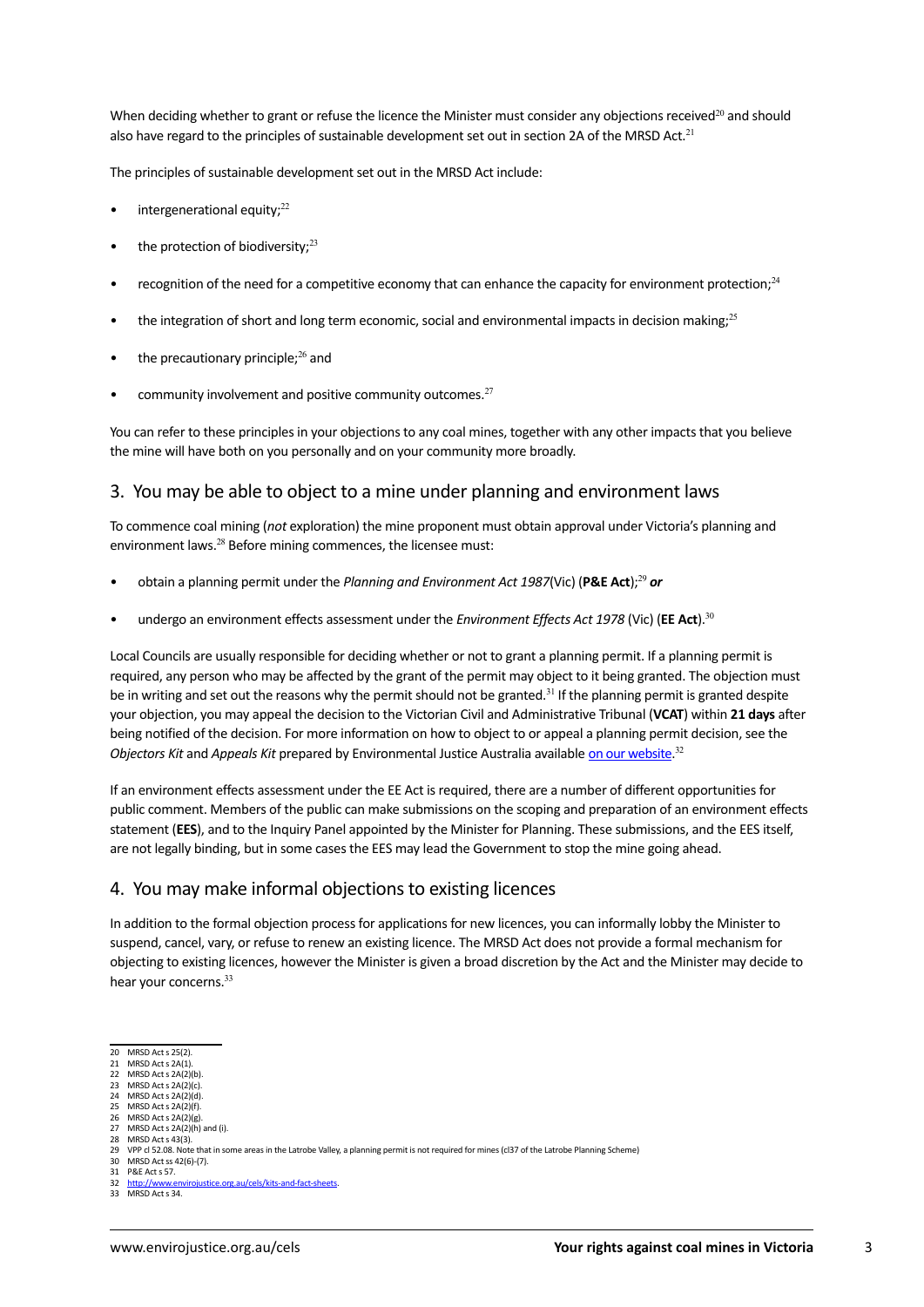If a coal exploration or mining licence falls directly on land that you own or occupy, you have some further rights in addition to those listed above.

### 1. You have the right to be informed

For mining licence applications, the applicant must give a copy of the notice to the owners and occupiers of land affected by the application, within two weeks of being notified by Department that their application is valid.<sup>34</sup> Further, at least 7 days before commencing work under an exploration or mining licence, the licensee must give notice to the owners and occupiers of affected land.<sup>35</sup>

The Head of the Department must keep a register of all exploration and mining licences, as well as a series of other documents that relate to the licences including work plans.<sup>36</sup> This register can be accessed by the public. To access the register, contact the Department. Additionally, the Department is required to give the public copies of certain documents, including the licences themselves and work plans, upon request and payment of a fee. $37$ 

#### 2. Licensees must ask for consent and/or provide compensation before entering your land

Before commencing work under an exploration or mining licence which affects your land, the licensee must:

- obtain your written consent;<sup>38</sup> or
- make a compensation agreement with you to reimburse you for the use of your land;<sup>39</sup> or
- if you cannot agree on compensation, obtain a compensation determination from VCAT or the Supreme Court.<sup>40</sup>

It is possible to simply give verbal consent for low-impact exploration works that involve no excavation of the land and no clearing of vegetation. However it is advisable that if you do give your consent for the licensee to enter your land for any purpose you enter into a written agreement setting out the terms of your consent, including what exploration and mining activities will take place, where they will be, over what time period and what compensation is payable.

It is important to remember that once you have given consent for a licensee to enter your land you cannot cancel that consent unless the licensee agrees. Make sure that you carefully consider what you are consenting to and if possible seek independent legal advice.

If you can't reach agreement with the mining company about access to your land the mining company may apply to VCAT for a compensation order which determines how much compensation you are entitled to for the mining company using your land. If this happens the mining company must pay your reasonable legal expenses.<sup>41</sup>

Once a mining licence has been granted, the licensee must visibly mark out the boundaries of that licence on your land.<sup>42</sup> They may not enter onto your land to do that unless you have provided written consent.<sup>43</sup> If you do not consent, the licensee may apply to the Head of the Department for an authority to enter your land for that purpose.<sup>44</sup>

- 38 MRSD Act ss 42(2)(c)(i), 43(1)(e)(i).<br>39 MRSD Act ss 42(2)(c)(ii), 43(1)(e)(ii).
- 39 MRSD Act ss 42(2)(c)(ii), 43(1)(e)(ii). 40 MRSD Act ss 42(c)(iii), 43(e)(iii).
- 
- 41 MRSD Act s 88(3)<br>42 MRSD Act s 38AA MRSD Act s 38AA(1).
- 43 MRSD Act s 38AA (3)(a).

<sup>34</sup> MRSD Act s 15(5); MRSD Regulations regs 15-15A.

<sup>35</sup> MRSD Act ss 42(b), 43(d).

<sup>36</sup> MRSD Act s 69.<br>37 MRSD Act s 74 MRSD Act s 74

MRSD Act s 38AB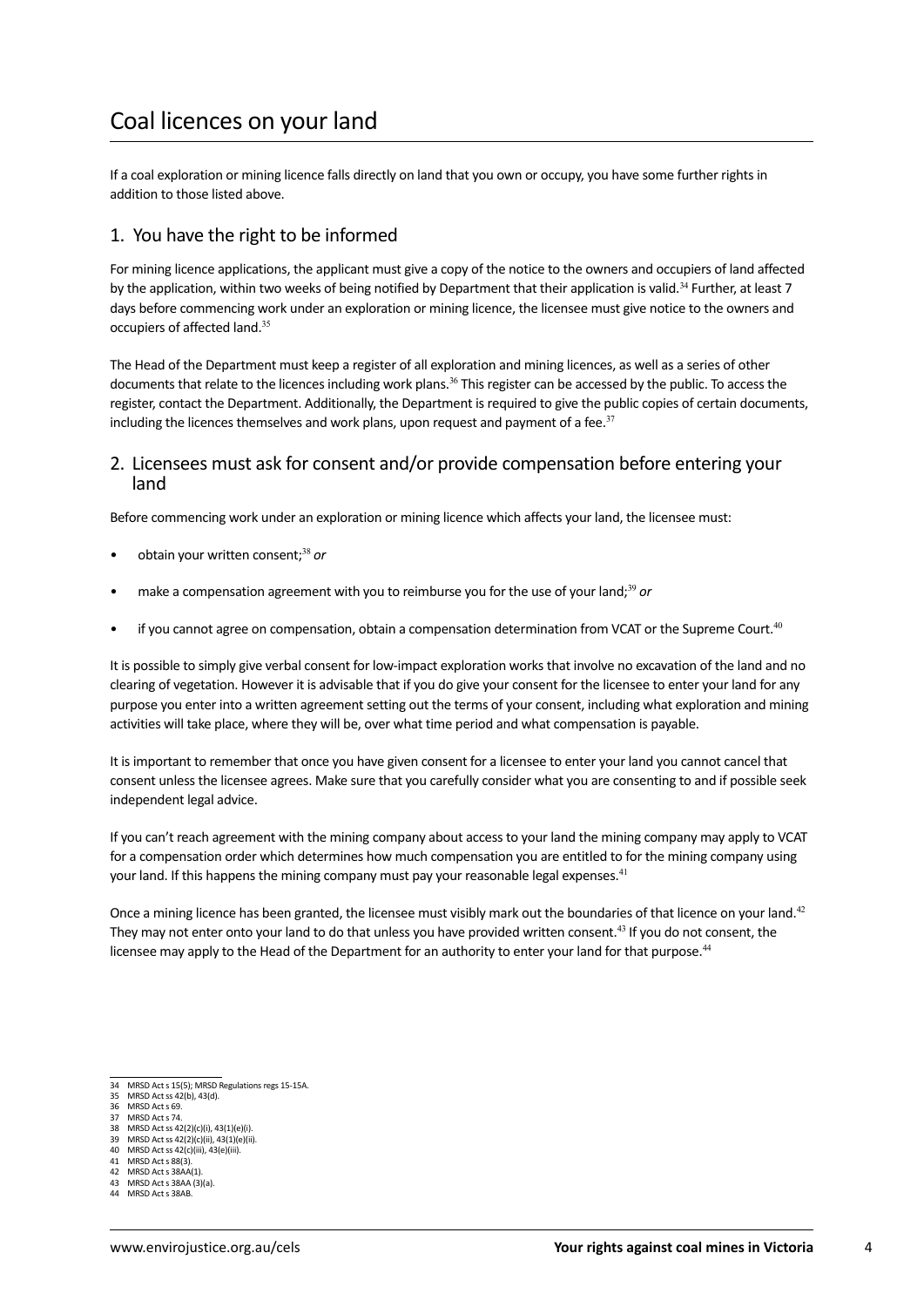#### 3. In most cases the exploration or mining must be at least 100 metres away from your home

Normally, neither exploration nor mining work can take place within 100 metres of a residential house (including 100 metres below it) without your consent.<sup>45</sup> However, in certain cases the Minister can authorise mining activity within 100 metres of a residence.<sup>46</sup>

### 4. You can exclude your land from the licence if it is more valuable to use it for agriculture

If your land is primarily used for agriculture, $47$  then the licensee must prepare a statement of economic significance. $48$  That statement must assess the benefit to Victoria of the proposed work and the benefits that could be achieved without using your land.<sup>49</sup> The licensee must give you a copy of the statement of economic significance before they start work, and no more than 6 months after the licence was granted or when the licensee lodges the work plan.<sup>50</sup>

If you receive a statement of economic significance from the landholder you must not divulge or communicate to any person (other than a professional advisor retained by you, for example your lawyer) any of the information in the statement without the consent of the licensee.<sup>51</sup>

A landholder can apply to the Minister to excise their land from the mining licence if there would be a greater economic benefit to Victoria in continuing to use the land for agriculture.52 You must apply to have your land excised within **30 days** of receiving the statement of economic significance.53 Your application must set out the economic benefits of agriculture on that land, and any concerns you have with the licensee's statement.<sup>54</sup> If the licensee disputes your application within 30 days, the matter will be referred to an independent expert appointed by the President of the Australian Property Institute.55 After receiving the report and recommendation of the independent expert, the Minister will then make a decision on whether there is a greater economic benefit to Victoria from the mining activity or from continuing to use your land for agriculture.<sup>56</sup> If the Minister decides that there is greater economic benefit from using the land for agriculture the Minister must excise your land from the licence, meaning that mining cannot occur on your land.<sup>57</sup>

#### 5. Ministerial exemption

Finally the Minister also has a general discretion to exempt land from an exploration or mining licence.<sup>58</sup> If you have not been successful in any of the other mechanisms you can ask the Minister to exercise this discretion to prevent the exploration or mining.

- MRSD Act s 46. 47 MRSD Act s 4 definition.
- MRSD Act s 26A(2).
- 49 MRSD Act s 26A(2).<br>50 MRSD Act s 26A(4).
- 50 MRSD Act s 26A(4).<br>51 MRSD Act s 26F(1)
- 51 MRSD Act s 26E(1)<br>52 MRSD Act s 26B(1)  $MRSD Acts 26B(1)$ .
- 53 MRSD Act s 26B(2); Additionally you must give a copy of your application to the licensee within the same timeframe<br>54 MRSD Act s 26B(3).
- $MRSD Acts 26B(3)$
- 55 MRSD Act s 26D. 56 MRSD Act s 26D.
- 57 MRSD Act s 26B.

<sup>45</sup> MRSD Act ss 45(1)(a)(i), (b).

<sup>58</sup> MRSD Act s 7.